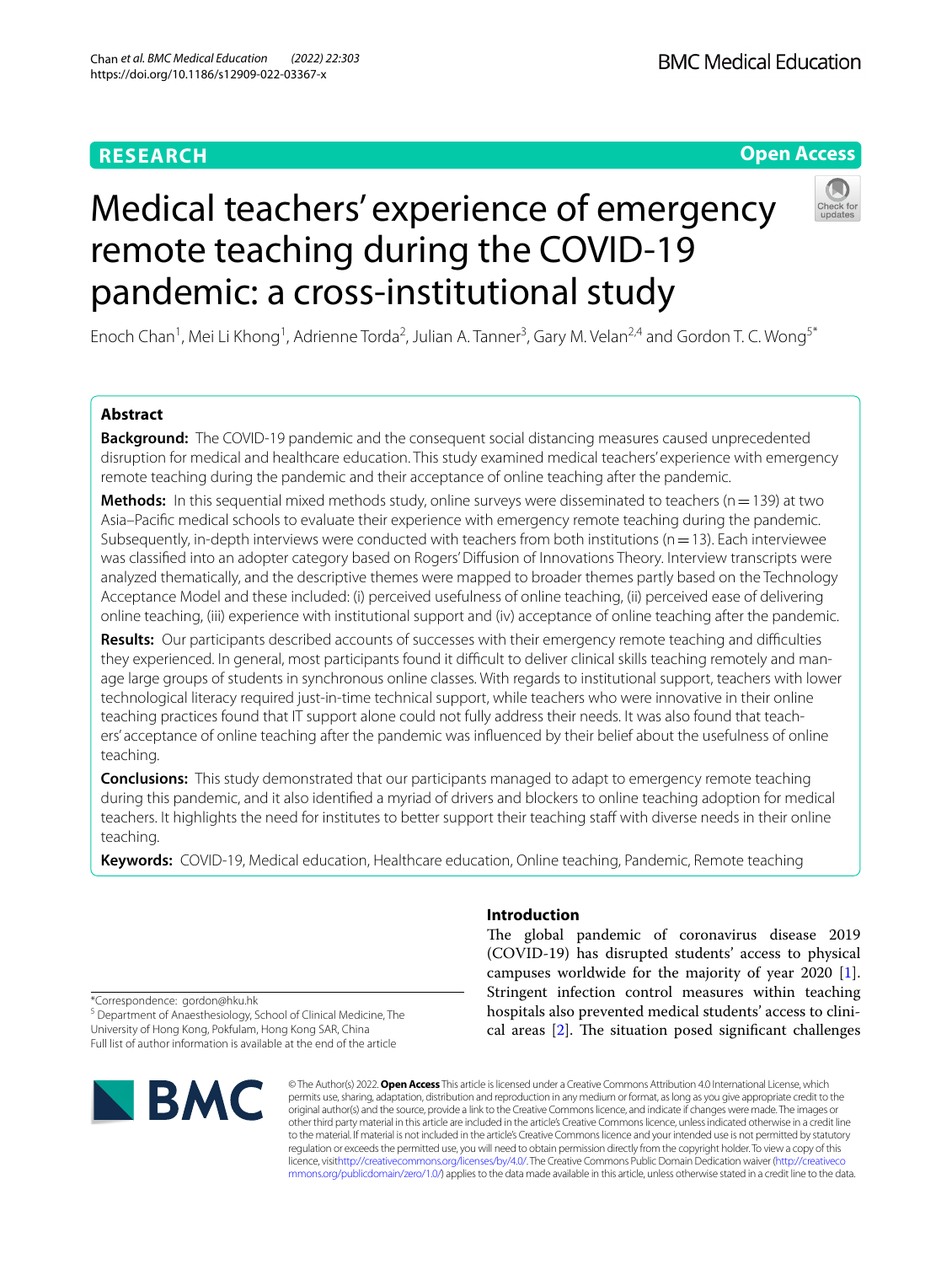to the delivery of medical and healthcare education, particularly for practical elements such as clinical skills, patient encounters and laboratory sessions that had traditionally been taught face-to-face.

Prior to the pandemic, pre-recorded lecture videos, real-time lecture capturing, adaptive learning modules or online quizzes in learning management systems had been used to supplement or enhance face-to-face teaching for non-distance degree programs  $[3-5]$  $[3-5]$ , and this "blended learning" approach had been regarded as the "new normal" in the higher education sector before the pandemic  $[6-8]$  $[6-8]$ . The adoption of blended teaching in the higher education setting had been previously studied using Rogers' Difusion of Innovations (DoI) theory [[9–](#page-11-6) [12\]](#page-11-7). According to this theory, innovations or technology are "difused" (i.e. gradually communicated and adopted) among the members of a population overtime. When an innovation is introduced, it would frst be adopted by a relatively small number of individuals ("innovators" and "early adopters") and then the majority of the population ("early majority" and "late majority") would gradually follow. However, a relatively small number of individuals ("laggards") would remain resistant to that innovation even after an extended period since its introduction [\[13](#page-11-8)]. Table [1](#page-1-0) outlines the common traits of different innovation adopters. Studies have found that teachers' adoption of online teaching in higher education settings can be infuenced by factors such as advocacy by senior management, infrastructure, equipment availability, time allowed for preparation and technological literacy [\[9](#page-11-6), [10,](#page-11-9) [14](#page-11-10)–[17\]](#page-11-11).

On the other hand, the Technology Acceptance Model (TAM) outlines the factors that determine an individual's acceptance of technology [\[18](#page-11-12)]. It suggests that perceived usefulness and perceived ease of use work in concert to infuence an individual's attitude towards a technology or innovation, which then gives rise to the behavioral outcome of using or not using the technology [[19\]](#page-11-13). Perceived usefulness is defned as the degree to which a person believes that using such technology or innovation would enhance their performance of a task [\[18](#page-11-12)], while perceived ease of use is the degree to which a person believes that using a particular technology or innovation would be free of efort. TAM has been a widely adopted model for understanding user acceptance of information technology in educational settings. A meta-analysis of 63 studies confrmed that TAM is a powerful tool for explaining teachers' adoption of digital technology for educational purposes in general [[20\]](#page-11-14). A recent study on teachers' technology adoption drew a connection between the DoI theory and the TAM. It was found that perceived usefulness and perceived ease of use were signifcantly higher among highly innovative teachers in comparison to less innovative teachers, suggesting the infuence of personal innovativeness on technology acceptance of teachers [[21\]](#page-11-15).

The mandatory adoption of online teaching (or "emergency remote teaching") during the COVID-19 pandemic was substantially diferent from the introduction of blended or online teaching before the pandemic, which would have followed the pattern described by the DoI theory. During the pandemic, nearly all teachers were compelled to adopt online teaching immediately, and the time allowed for their adjustment was substantially shorter than in a non-emergency or voluntary setting

<span id="page-1-0"></span>

| Table 1 Characteristics of Rogers' five categories of innovation adopters. Adopted from Humbert [9], Porter and Graham [10], Porter, |  |  |  |
|--------------------------------------------------------------------------------------------------------------------------------------|--|--|--|
| Graham, Spring and Welch [12], Rogers [13]                                                                                           |  |  |  |

| Category       | <b>Characteristics</b>                                                                                                                                                                                                                                                          |
|----------------|---------------------------------------------------------------------------------------------------------------------------------------------------------------------------------------------------------------------------------------------------------------------------------|
| Innovators     | The first 2.5% of individuals to adopt an innovation / technology<br>They have substantial technical expertise and self-learn new technologies<br>They are always ready to adopt a new technology for their day-to-day work                                                     |
| Early adopters | The 13.5% of individuals who adopt after the innovators<br>They have good technical expertise and explore new technologies<br>They adopt new technologies with more discretion than innovators<br>They serve as examples and opinion leaders among other potential adopters     |
| Early majority | The 34% of individuals who adopt after the early adopters<br>They are fairly comfortable with technology<br>They need incentives, compelling evidence of efficiency and recommendation<br>from opinion leaders to adopt new innovations                                         |
| Late majority  | The 34% of individuals who adopt after the early majority<br>They are less comfortable with technology compared to the early majority<br>They only adopt a new technology under peer pressure or necessity<br>They require suitable technical support for adopt new innovations |
| Laggards       | The last 16% of individuals who adopt an innovation (if ever)<br>They resist adopting to new innovations even under peer pressure or necessity<br>They tend to be disconnected from the social network of their system                                                          |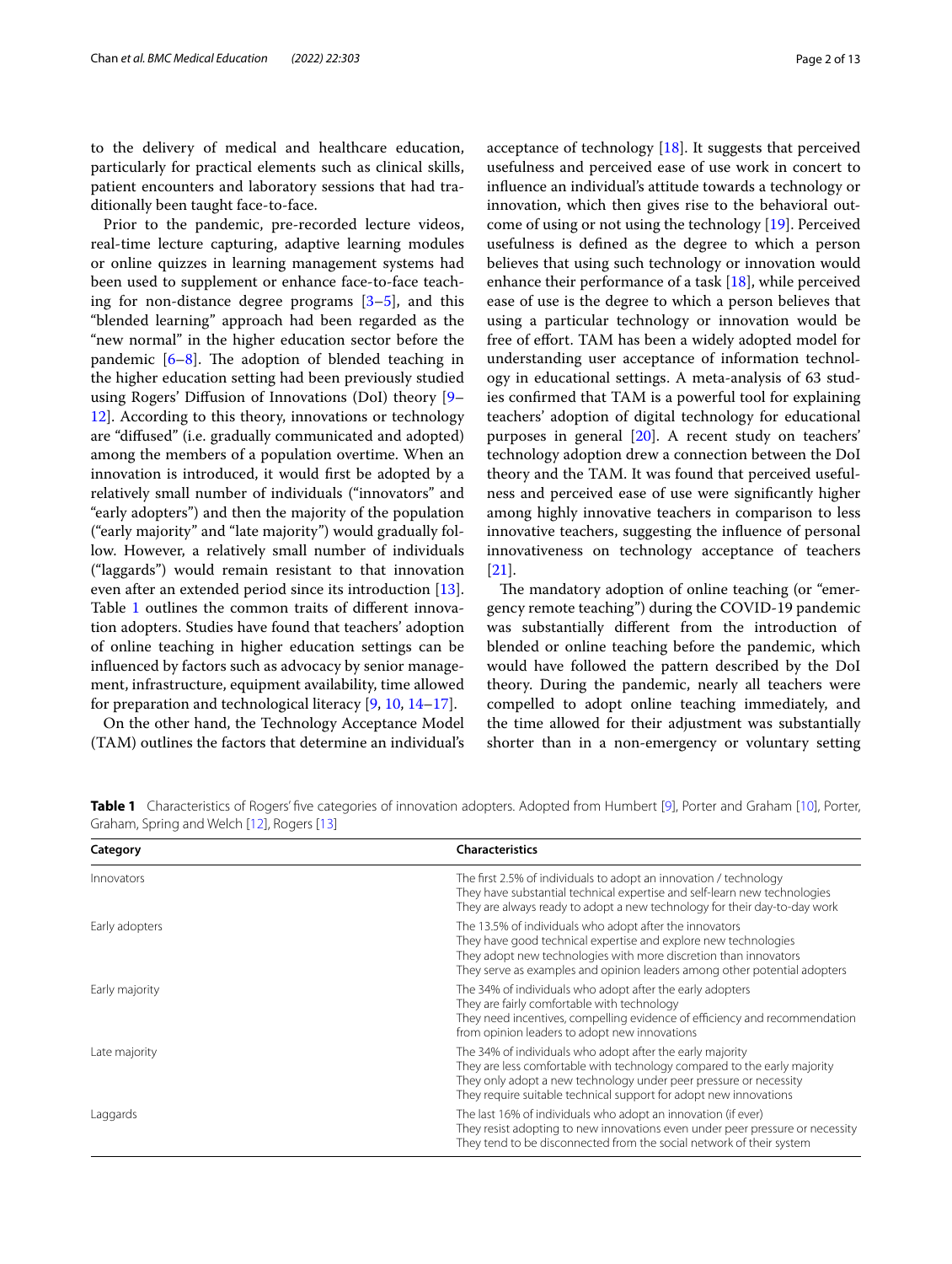[[22\]](#page-11-16). It was also argued that emergency remote teaching is not the same as blended learning, as the former would have lacked a well-thought-out step-by-step process in their design, unlike the latter [[23](#page-11-17), [24\]](#page-11-18). Moreover, teaching activities such as small-group tutorials, practical classes, clinical skills demonstration and bedside teaching were mostly delivered face-to-face before the pandemic, especially for non-distance medical and healthcare education programs. However, teachers had little choice but to adapt these teaching activities to online delivery when face-to-face teaching was prohibited by infection control measures [[25–](#page-11-19)[29](#page-11-20)].

# **Purpose**

This study aimed at characterizing teachers' experience of emergency remote teaching for undergraduate medicine and healthcare students during the COVID-19 pandemic. Broadly, this study aimed to answer the following research questions:

- How effective were their emergency remote teaching during the pandemic?
- What were the difficulties faced by teachers in their emergency remote teaching?
- How did they feel about the institutional support they received?
- What are their opinions and perspectives on blended or online teaching after the pandemic?

# **Methods**

# **Setting**

This study was conducted at two higher education institutes, namely The University of Hong Kong (HKU) and The University of New South Wales (UNSW), Sydney, Australia. At the time of this study, Li Ka Shing Faculty of Medicine at HKU (HKUMed) employed approximately 400 full-time teaching staff and more than 2900 undergraduate students across multiple programs including Biomedical Science, Chinese Medicine, Global Health and Development, Medicine, Nursing, Pharmacy and Science (Biochemistry major). The outbreak of COVID-19 in Hong Kong in late January 2020 resulted in the suspension of all face-to-face teaching in the campus and teaching hospitals between January and September 2020. HKUMed experienced disruption to face-to-face teaching prior to the pandemic due to Hong Kong's social unrests throughout 2019, which led to the suspension of all face-to-face teaching across all universities and schools in November 2019 [[25\]](#page-11-19).

In contrast, at the time of this study, the Faculty of Medicine & Health at UNSW (UNSWMH) had approximately 800 full-time academic staf, and it served more than 2200 undergraduate students across multiple programs including Medicine, Exercise Physiology, International Public Health, Medical Science and Science. The COVID-19 outbreak in Australia commencing in late February 2020 led to a transition of all teaching activity to fully online delivery around late March 2020 [\[30](#page-11-21)]. UNSWMH had not experienced any prolonged disruption to face-to-face teaching for the last decade prior to the COVID-19 pandemic.

## **Study design**

We employed a sequential mixed method study design which included an online survey followed by in-depth interviews  $[31]$  $[31]$  $[31]$ . The online survey aimed at evaluating teachers' experience with emergency remote teaching during the COVID-19 pandemic. After analysis of the survey data, the fndings were used to develop questions for in-depth interviews. The qualitative data from the in-depth interviews were thematically analyzed to help explain the quantitative results and to develop further insights.

# **Researcher refexivity**

Researchers EC and MLK were teaching support staf within their institute, while AT, JAT, GMV and GTCW were senior leaders for teaching and learning within their respective institutes. All researchers were actively involved in driving blended learning initiatives within their respective institutes. This study was conceptualized by GTCW and EC. During the conceptualization, GTCW and EC assumed that a proportion of teachers would have zero experience with delivering online teaching before the COVID-19 pandemic, based on their day-today interactions with colleagues and inference from the DoI Theory. GTCW and EC speculated that these teachers' resistance to online teaching before the COVID-19 pandemic was due to their unfamiliarity with online teaching technology and general resistance to changes to the status quo. GTCW and EC also assumed that all teachers would have been forced to deliver emergency remote teaching during the pandemic, and this experience may infuence some teachers' attitude to online teaching in general. The study design was presented to MLK, JAT, AT and GMV, who then contributed ideas to refine the study design. The primary researcher (EC) disseminated the online surveys, anonymized all survey data and conducted the in-depth interviews. EC and MLK conducted the qualitative data analysis independently and then combined their fndings.

# **Survey**

The survey (Appendix 1) was constructed by EC and GTCW in a meeting, during which the research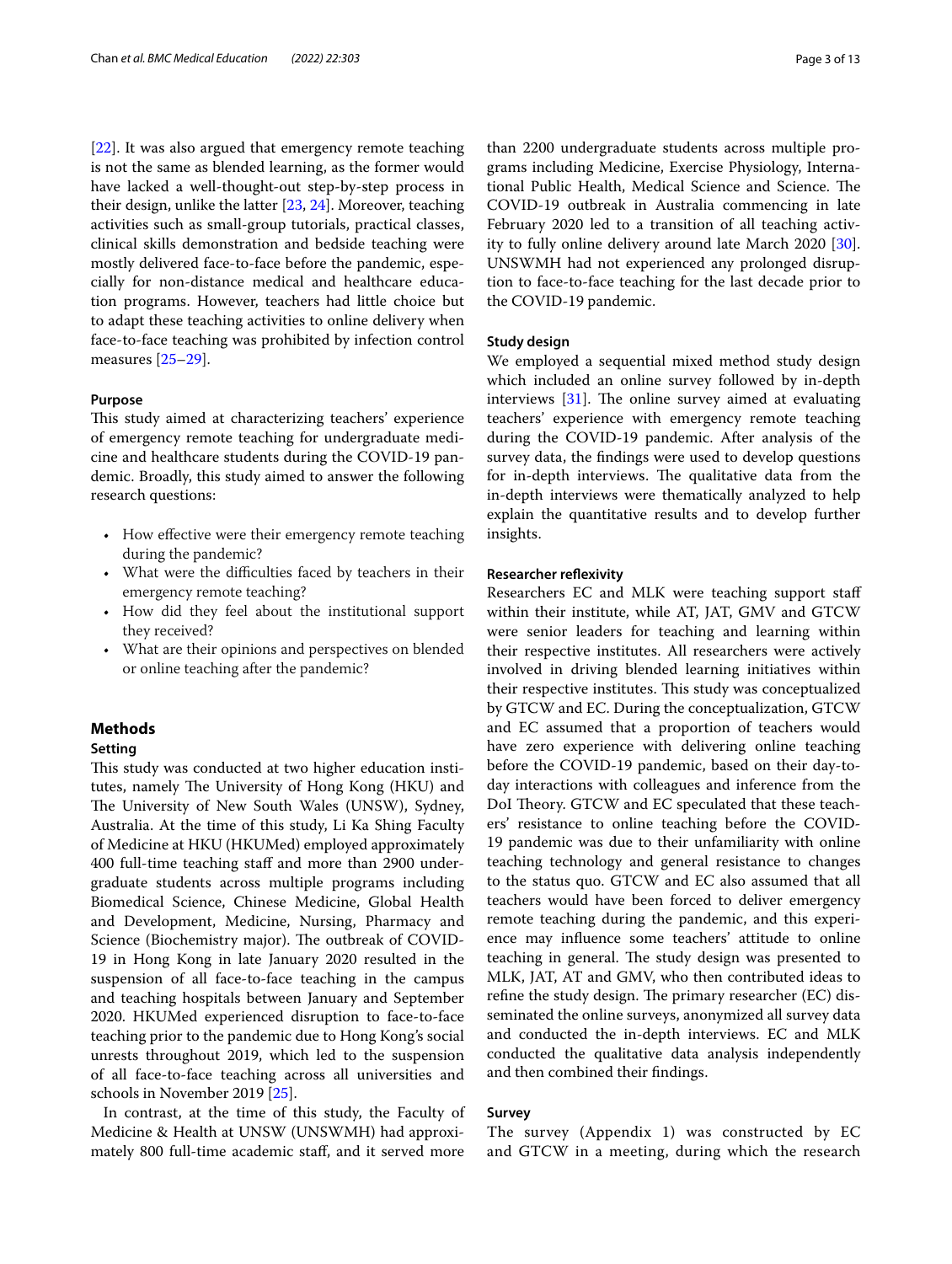questions and the researchers' underlying assumptions were identified, and then the survey items were constructed. The survey was then reviewed and refined by MLK and JAT. The survey featured an information statement covering the aim of the survey and a request for informed consent. Subsequently, there were close-ended questions and multiple-choice questions to assess participants' experience with online teaching before and during the COVID-19 pandemic. Afterwards, single-item scales were employed to assess participants' sense of readiness and technical capability in online teaching during the pandemic, their satisfaction with institutional support during the pandemic and their willingness to adopt online teaching after the pandemic. An open-text field was added at the end of the survey to collect additional comments from the participants. The online survey was created using Qualtrics (Qualtrics, Provo, UT, USA) and disseminated to all teachers via internal mass emails in May 2020 at HKUMed, and in September 2020 at UNSWMH.

A total of 139 completed surveys were collected for this study. From the HKUMed cohort, 109 completed surveys were received (response rate < 27.25%). Among these survey respondents, 47.7% (52 out of 109) were clinical academic staf, while 52.3% (57 out of 109) were non-clinical academic staf. For the UNSWMH cohort, 30 completed surveys were received (response rate < 3.75%), of which 33.3% (10 out of 30) of the respondents were clinical academic staff and 66.7% (20 out of 30) were non-clinical academic staf.

Descriptive statistics of the survey results were generated in Qualtrics. Bivariate correlations between singleitem scales were determined by calculating Spearman's rank correlation coefficient  $(r<sub>s</sub>)$  followed by two-tailed statistical signifcance test using IBM SPSS Statistics for Windows, version 26 (IBM Corp., Armonk, N.Y., USA). Additional comments given by each participant were manually coded. The descriptive themes identified were as followed:

- Difficult to engage students during online lessons
- Difficult to teach hands-on practical skills
- Feel self-sufficient with technology
- Need better guidance, infrastructure, support and training
- Online teaching is more interactive
- Online teaching creates additional workload / is more time consuming
- Online teaching can sustain student learning when face-to-face class is suspended.
- Prefer face-to-face teaching to online teaching
- Struggling with technology

# **In‑depth interview and thematic analysis**

Based on the quantitative fndings and descriptive themes, interview questions were constructed by EC. The interview questions were then reviewed and refned by GTCW, MLK and JAT. Individual in-depth interviews were conducted face-to-face or via video call (Zoom or Microsoft Teams) between May 2020 and October 2020. The interviews were conducted in a semi-structured manner, where the interview questions (Appendix 2) were used as prompts, while the participants were encouraged to freely talk about their experience and views. Prior to the interview, each participant was given an information statement covering the aim of the interview, followed by a brief verbal explanation by the interviewer. Afterwards, written consent was sought from each participant. The total number of teachers interviewed was 13, including 6 clinical teachers and 7 nonclinical teachers, with 8 of the participants from HKUMed, and 5 from UNSWMH (Table [2](#page-4-0)). During the in-depth interviews, participants were invited to describe their own experience with online teaching before and during the pandemic, and their attitude towards online teaching. Based on these fndings, we classifed each interviewee into an innovation adopter category according to the DoI theory [\[9](#page-11-6)[–11](#page-11-23), [13](#page-11-8)]. All interviews were audio-recorded and transcribed.

EC conducted all the in-depth interviews and transcribed the audio recordings. All personal identifers were then removed from the transcripts before sharing with other researchers. Each participant was asked to review and approve the transcripts from their respective in-depth interviews. Two researchers (EC and MLK) independently read and thematically analyzed all transcripts in their entirety. Thematic analysis was performed by descriptive coding using MAXQDA 2020 (VERBI Software, Berlin, Germany). The descriptive codes were then consolidated into themes. Afterwards, EC and MLK had a meeting to discuss the themes identified and reached consensus. The fnalized themes were then mapped to the broader themes partly based on TAM (Appendix 3):

- Perceived usefulness of online teaching during the COVID-19 pandemic
- Perceived ease of delivering online teaching during the pandemic
- Experience with institutional support for online teaching during the pandemic
- Acceptance of online teaching after the pandemic

# **Findings and discussion**

# **Teachers' experience with online teaching prior to the pandemic**

As summarized in Table [3,](#page-4-1) approximately one-third of all survey respondents claimed to have never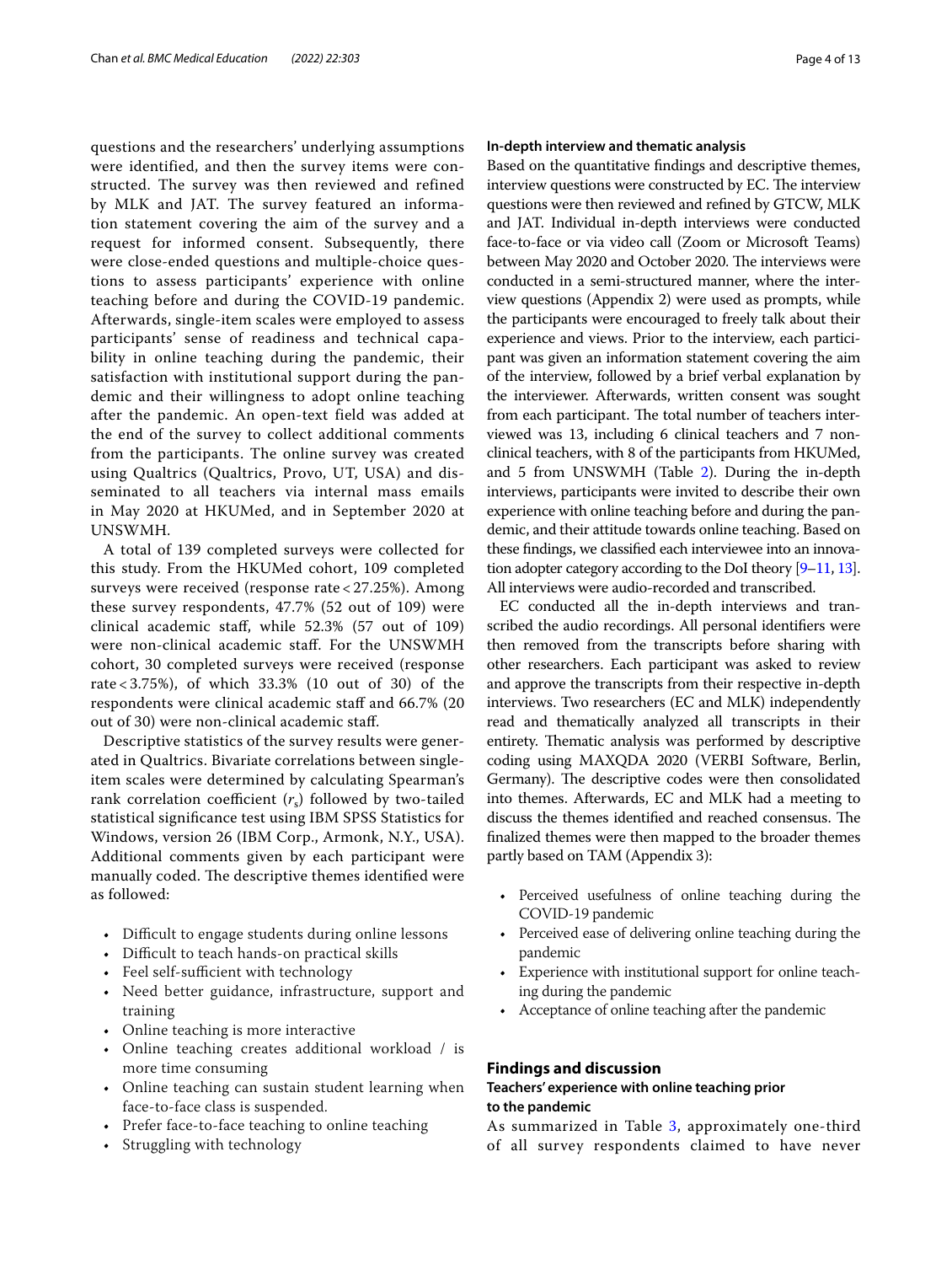| <b>Interviewee</b>       | <b>Discipline</b>         | Modalities of online teaching Institution                         |               | Innovation adopter<br>category |  |
|--------------------------|---------------------------|-------------------------------------------------------------------|---------------|--------------------------------|--|
| A. Clinical teachers     |                           |                                                                   |               |                                |  |
| CT1                      | Clinical Medicine         | tutorial, informal consultation,<br>clinical skills demonstration | <b>HKUMed</b> | Early majority                 |  |
| CT <sub>2</sub>          | Clinical Medicine         | tutorial, clinical skills demon-<br>stration                      | <b>HKUMed</b> | Early adopter                  |  |
| CT3                      | Clinical Medicine         | lecture, tutorial, clinical skills<br>demonstration               | <b>HKUMed</b> | Innovator                      |  |
| CT4                      | Clinical Medicine         | lecture, tutorial                                                 | <b>UNSWMH</b> | Late majority                  |  |
| CT <sub>5</sub>          | Exercise Physiology       | lecture, tutorial, laboratory<br>practicals                       | <b>UNSWMH</b> | Early adopter                  |  |
| CT <sub>6</sub>          | Clinical Medicine         | lecture, tutorial, clinical skills<br>demonstration               | <b>UNSWMH</b> | Innovator                      |  |
| B. Non-clinical teachers |                           |                                                                   |               |                                |  |
| NT <sub>1</sub>          | Biomedical Science        | lecture, tutorial, laboratory<br>demonstration                    | <b>HKUMed</b> | Late majority                  |  |
| NT <sub>2</sub>          | <b>Medical Humanities</b> | lecture, tutorial, informal con-<br>sultation                     | <b>HKUMed</b> | Late majority                  |  |
| NT <sub>3</sub>          | <b>Biomedical Science</b> | lecture, tutorial, informal con-<br>sultation                     | <b>HKUMed</b> | Innovator                      |  |
| NT <sub>4</sub>          | Public Health             | lecture, tutorial                                                 | <b>HKUMed</b> | Early majority                 |  |
| NT <sub>5</sub>          | <b>Biomedical Science</b> | tutorial                                                          | <b>HKUMed</b> | Early adopter                  |  |
| NT <sub>6</sub>          | Public Health             | lecture, tutorial                                                 | <b>UNSWMH</b> | Laggard                        |  |
| NT <sub>7</sub>          | <b>Biomedical Science</b> | lecture, tutorial, laboratory<br>demonstration                    | <b>UNSWMH</b> | Innovator                      |  |

<span id="page-4-0"></span>**Table 2** Summary of the background information, pre-pandemic experience with online teaching and innovation adopter category of in-depth interview participants

delivered online teaching prior to the COVID-19 pandemic (33.9% at HKUMed and 33.3% at UNSWMH). While this finding should not be interpreted as the rate of online teaching adoption in these institutes prior to the COVID-19 pandemic, it supports that there was a proportion of teachers who had never conducted online teaching prior to the COVID-19 pandemic, which is consistent with the DoI theory [[13\]](#page-11-8).

# **Perceived usefulness of online teaching during the pandemic**

Participants in our study delivered online teaching in multiple formats during the pandemic, ranging from

<span id="page-4-1"></span>**Table 3** Modalities of online teaching delivered by survey respondents before and during COVID-19 pandemic

|                                                                                                | Frequency (Percentage) |                |                        |                |  |
|------------------------------------------------------------------------------------------------|------------------------|----------------|------------------------|----------------|--|
|                                                                                                | <b>HKUMed</b>          |                | <b>UNSWMH</b>          |                |  |
|                                                                                                | <b>Before COVID-19</b> | Since COVID-19 | <b>Before COVID-19</b> | Since COVID-19 |  |
| None                                                                                           | 37 (33.9%)             | $N/A^*$        | 10 (33.3%)             | $N/A^*$        |  |
| Lecture                                                                                        | 57 (52.3%)             | 82 (75.2%)     | 13 (43.3%)             | 25 (83.3%)     |  |
| Practical                                                                                      | 11 (10.1%)             | 23 (21.1%)     | $6(20.0\%)$            | 14 (46.7%)     |  |
| Classroom tutorial                                                                             | 30 (27.5%)             | 74 (67.9%)     | 12 (40.0%)             | 24 (80.0%)     |  |
| Bedside tutorial                                                                               | $4(3.7\%)$             | 13 (11.9%)     | $0(0\%)$               | $1(3.3\%)$     |  |
| Teaching in clinical areas                                                                     | $6(5.5\%)$             | 14 (12.8%)     | $0(0\%)$               | $3(10.0\%)$    |  |
| Others (e.g., physical examination skills demonstra-<br>tions, fully online modules, webinars) | 8 (7.3%)               | 8(7.3%)        | 4 (13.3%)              | 4 (13.3%)      |  |
| Total number of respondents                                                                    | 109                    |                | 30                     |                |  |

\* Survey respondents who have not delivered online teaching during COVID-19 pandemic were excluded from the study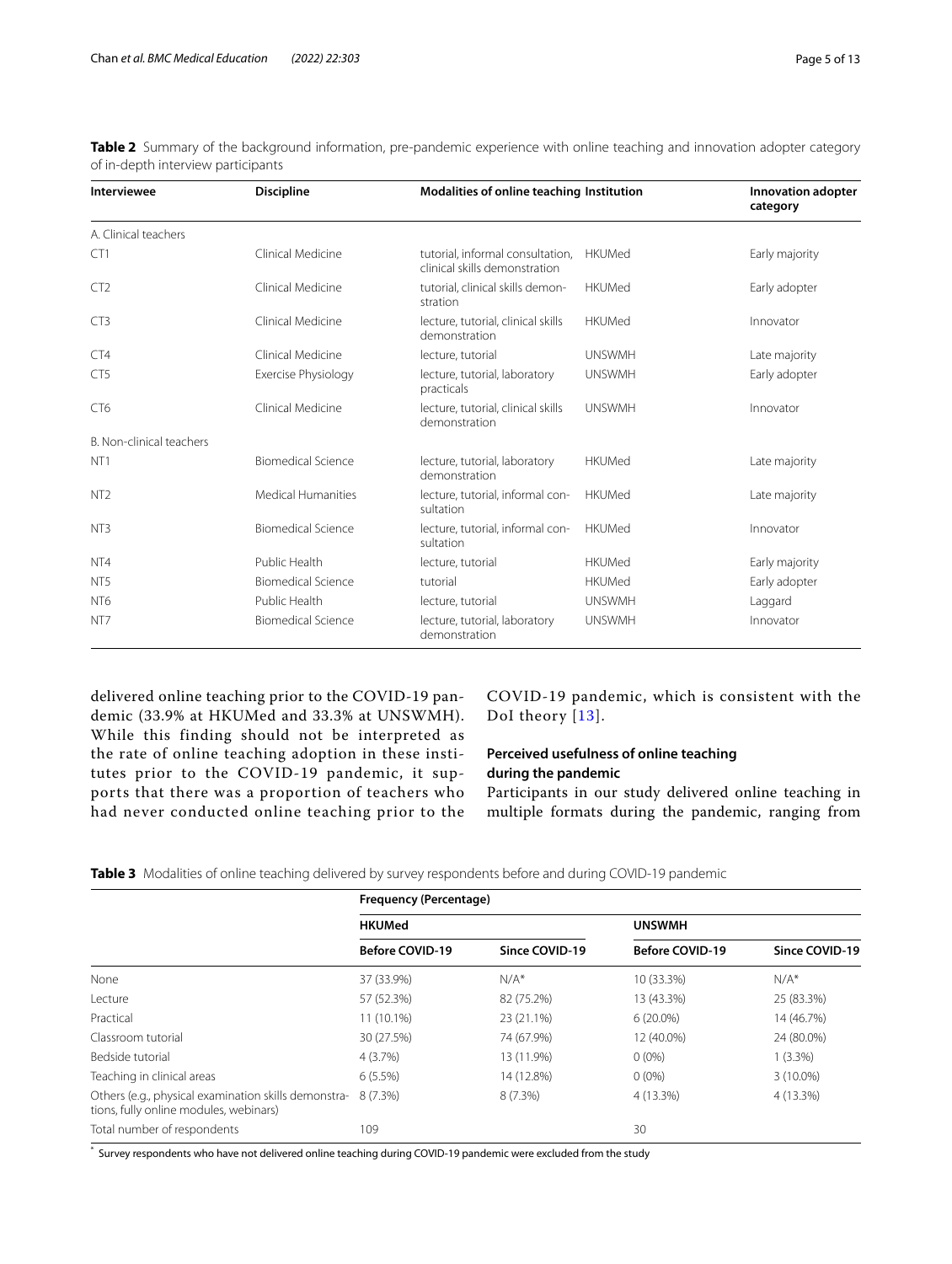online lectures, small-group tutorials, practical classes, and clinical teaching (Tables [2](#page-4-0) and [3\)](#page-4-1). Some survey respondents and interviewees indicated that online teaching enabled them to maintain some teaching activities despite the suspension of face-to-face classes. Most interviewees mentioned that they delivered their lectures as either synchronous online lectures or asynchronous videos. On the other hand, CT2 ("early adopter"), CT3 ("innovators") and CT6 ("innovators") described how they delivered some clinical skill training via online video-conferencing platform, while CT5 ("early adopter") and NT7 ("innovator") adapted some of their large-size practical classes into series of online small-group tutorials.

With regards to the benefts of the online teaching format, most interviewees felt asynchronous online lectures provided more fexibility to students, allowing them to pause or re-watch the videos anytime. This sentiment is consistent with other studies on medical students' online learning experience during the COVID-19 pandemic [[32,](#page-11-24) [33\]](#page-11-25). Furthermore, some interviewees described how synchronous online lectures enabled them to maintain some interactions with students. CT2 ("early adopter") found that while some students tend to be less outspoken in face-to-face lectures, the synchronous online lecture format provided new ways for those students to interact with their teacher. Students were able to ask or answer questions non-verbally and/or anonymously. CT5 ("early adopter") and NT7 ("innovator") found their students preferred the online small-group tutorials to large-sized face-to-face classes, because there were more opportunities to interact with tutors/demonstrators. Interestingly, CT5 ("early adopter") and NT6 ("laggard") found that the attendance rate for some of their tutorials increased since switching to online teaching, and they presumed this was because students no longer had to commute to the campus.

However, several survey respondents and interviewees also described the difficulties and limitations of online teaching. There were 6 interviewees mentioning that a fully online format was not efective for practical skills teaching and experiential learning. Most interviewees who were clinical teachers mentioned that it was difficult to teach physical examination skills using an online setting, whereas a face-to-face setting would have allowed students to practice their physical examination skills on other students.

*"I think the main thing is the clinical skills transfer… for internal medicine where we're doing our respiratory exam, abdominal exam, it's better if you can see the patient, I mean, we can go through the exam with the students so that they can understand what*  *they should be listening for, what they should be feeling for. And sometimes it's difcult to [bring] across that through videos and also just some online discussion."*

*- CT2, interview transcript*

Furthermore, there were 5 interviewees who mentioned that in an online videoconference setting, they were not able to pick up non-verbal cues from students as much as in a face-to-face setting, especially when the students' web cameras were turned of. Without non-verbal cues, they were unable to gauge students' understanding and participation; and as a result, they could not adjust their teaching accordingly. In addition, 7 interviewees mentioned they felt it was more difficult to have spontaneous teacher-student and student–student dialogues in an online setting, especially for large classes.

*"With face-to-face, if I am giving instructions, and I see a lot of blank looks, or people are not sure… you can kind of adjust yourself or you can kind of calibrate the teaching as you go along based on the students. With Zoom is much more difcult sometimes… especially when they've got their video turned of. You can't kind of calibrate that as well." - NT5, interview transcript*

As argued by Venkatesh and Davis [\[34](#page-11-26)], perceived usefulness is infuenced by a number of factors, such as voluntariness of use, job relevance, output quality and result demonstrability. In this study, while the adoption of online teaching was non-voluntary due to the pandemic, some interviewees found online teaching efective for their teaching (job relevance) based on signs of students' engagement with online learning and positive feedback (output quality and result demonstrability). However, some other interviewees found online teaching ineffective, because they found it difficult to interact and engage with their students (output quality and result demonstrability). Sentiments about the lack of non-verbal communication in online teaching were noted in publications by other medical teachers [[35\]](#page-11-27). Moreover, most participants expressed it was difficult to deliver hands-on skills and experiential learning completely through online platforms (job relevance). Teachers and students' perception about the limitation of online teaching for practical skill transfer is well reported in the literature. Several studies reported that medical students felt online teaching was not efective in teaching clinical skills [[32](#page-11-24), [36,](#page-11-28) [37](#page-11-29)], and publications by medical teachers also showed similar sentiment [[38,](#page-11-30) [39](#page-11-31)]. However, similar to the comments made by CT2, CT3 and CT6 as described earlier, there were also reports on innovative approaches to teach and assess clinical skills online [[2,](#page-11-1) [26,](#page-11-32) [40](#page-11-33)[–45\]](#page-11-34). Our results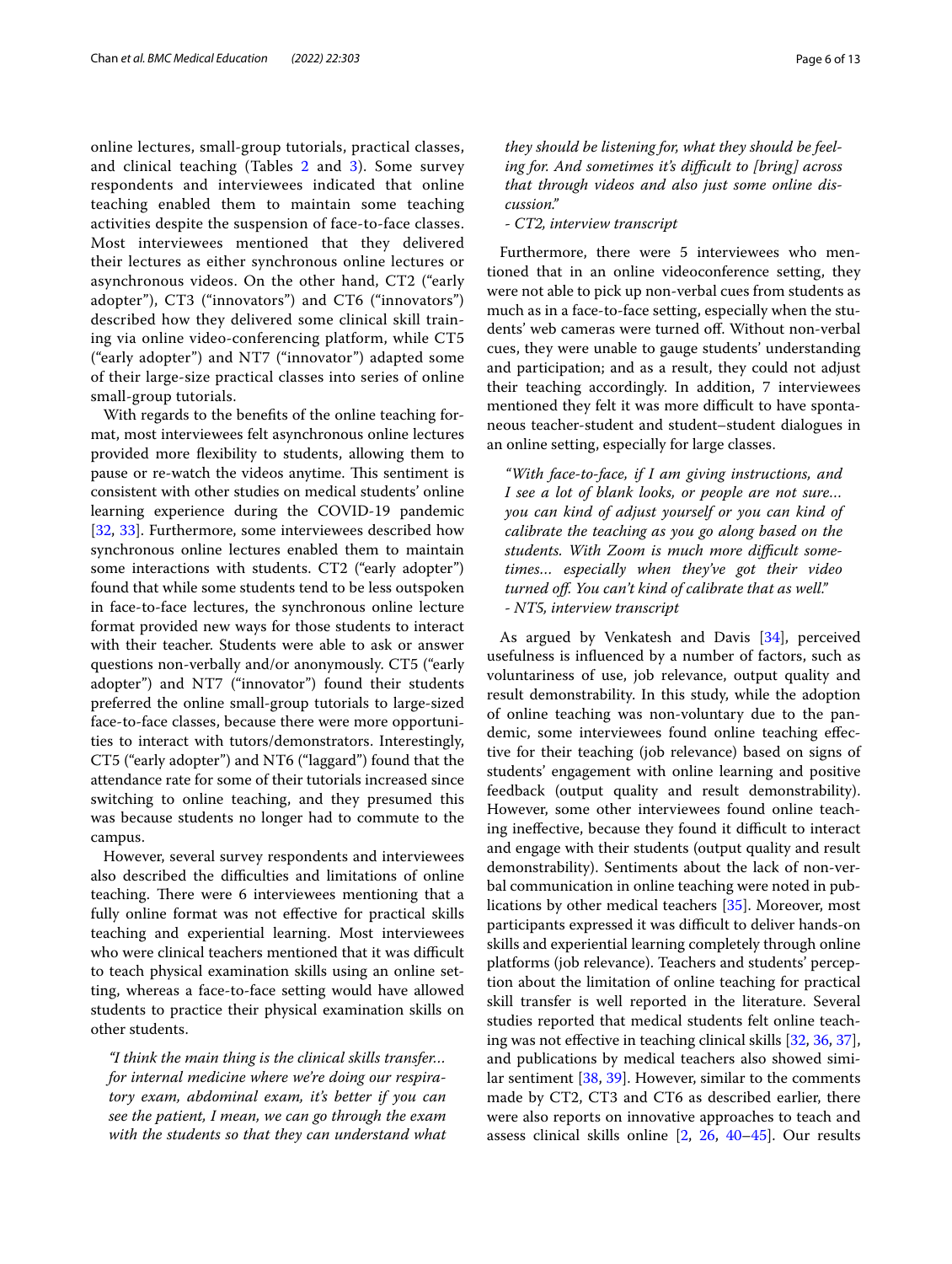also showed that interviewees of all innovation adopter categories were cognizant of both the strengths and limitations of online teaching in the context of medical education.

# **Perceived ease of delivering online teaching during the pandemic**

Questions 7 and 8 of the survey (Appendix 1) examined teachers' perceived ease of delivering online teaching during the pandemic. At both institutes there were more than 50% of survey respondents indicating that they felt either "very prepared" or "prepared" when they were asked to switch to online teaching in response to the COVID-19 outbreak (Table [4](#page-6-0), Q7). Similarly, more than 75% of all survey respondents indicating that they felt technically "very equipped" or "equipped" to deliver online teaching (Table [4](#page-6-0), Q8). As shown in Table [5](#page-6-1), bivariate correlation between Q7 and Q8 showed a statistically signifcant positive correlation between Q7 and Q8 ( $r_s$  = 0.524, p < 0.01), suggesting a positive correlation between technical capability and preparedness for online teaching.

In the in-depth interviews, some interviewees stated that their online teaching ran quite smoothly. CT4, a "late majority" who had never delivered online tutorials before the pandemic, mentioned they were able to adapt to running online tutorials on Microsoft Teams quite quickly. CT3, an "innovator" who pioneered online clinical <span id="page-6-1"></span>**Table 5** Teachers' experience with online teaching. Spearman's rank correlation analysis

|     |                       | Q7                      | O8                             | O9        | Q10      |
|-----|-----------------------|-------------------------|--------------------------------|-----------|----------|
| Q7  | Correlation $(rs)$    | 1.000                   | $0.524**$                      | $0.176*$  | 0.103    |
|     | p-value<br>(2-tailed) |                         | $3.5571 \times 10^{-11}$ 0.038 |           | 0.226    |
| Q8  | Correlation $(rs)$    | $0.524**$               | 1.000                          | $0.305**$ | $-0.004$ |
|     | p-value<br>(2-tailed) | $3.557 \times 10^{-11}$ |                                | 0.000263  | 0.967    |
| Q9  | Correlation $(rs)$    | $0.176*$                | $0.305***$                     | 1.000     | 0.064    |
|     | p-value<br>(2-tailed) | 0.038                   | 0.000263                       |           | 0.454    |
| Q10 | Correlation $(rs)$    | 0.103                   | $-0.004$                       | 0.064     | 1.000    |
|     | p-value<br>(2-tailed) | 0.226                   | 0.967                          | 0.454     |          |

\*\* Signifcant correlation with *p*<0.01

 $*$  Significant correlation with  $p < 0.05$ 

teaching at their institute, while initially concerned the technical issues may compromise students' experience, found that online clinical teaching actually enabled students to successfully practice history taking with volunteer patients.

When asked to describe the challenges they faced with online teaching, 5 interviewees discussed about the hardware and infrastructure limitations they faced in their online teaching. The key issues identified include

<span id="page-6-0"></span>**Table 4** Teachers' experience with online teaching. Descriptive statistics

|                                                                                 |                                | Frequency (Percentage) |              |            |
|---------------------------------------------------------------------------------|--------------------------------|------------------------|--------------|------------|
|                                                                                 |                                | <b>HKUMed</b>          | UNSWMH Total |            |
| Q7. When asked to deliver online teaching, did you feel prepared?               | Very prepared                  | $6(5.5\%)$             | 5(16.7%)     | 11 (7.9%)  |
|                                                                                 | Prepared                       | 71 (65.1%)             | 12 (40.0%)   | 83 (59.7%) |
|                                                                                 | Unprepared                     | 31 (28.4%)             | 7 (23.3%)    | 38 (27.3%) |
|                                                                                 | Very unprepared                | $1(0.9\%)$             | $6(20.0\%)$  | $7(5.0\%)$ |
| Q8. Did you feel technically equipped to deliver online teaching?               | Very equipped                  | 12 (11.0%)             | $6(20.0\%)$  | 18 (12.9%) |
|                                                                                 | Equipped                       | 71 (65.1%)             | 17 (56.7%)   | 88 (63.3%) |
|                                                                                 | Unequipped                     | 25 (22.9%)             | $6(20.0\%)$  | 31 (22.3%) |
|                                                                                 | Very unequipped                | $1(0.9\%)$             | $1(3.3\%)$   | $2(1.4\%)$ |
| Q9. How satisfied were you with the institutional support for e-learning during | Very satisfied                 | 20 (18.4%)             | $6(20.0\%)$  | 26 (18.7%) |
| this class suspension?                                                          | Satisfied                      | 73 (67.0%)             | 18 (60.0%)   | 91 (65.5%) |
|                                                                                 | Dissatisfied                   | 15 (13.8%)             | $6(20.0\%)$  | 21 (15.1%) |
|                                                                                 | Very dissatisfied              | $1(0.9\%)$             | $0(0\%)$     | $1(0.7\%)$ |
| Q10. As a result of your experience, will you be more or less inclined to use   | Much more inclined             | $7(6.4\%)$             | $6(20.0\%)$  | 13 (9.4%)  |
| e-learning in place of your former teaching modality after resumption of normal | More inclined                  | 46 (42.2%)             | 14 (46.7%)   | 60 (43.2%) |
| teaching arrangements?                                                          | Neither more nor less inclined | 38 (34.9%)             | 8 (26.7%)    | 46 (33.1%) |
|                                                                                 | Less inclined                  | 11 (10.1%)             | 2(6.7%)      | 13 (9.4%)  |
|                                                                                 | Much less inclined             | $7(6.4\%)$             | $0(0.0\%)$   | $7(5.0\%)$ |
|                                                                                 | Total number of respondents    | 109                    | 30           | 139        |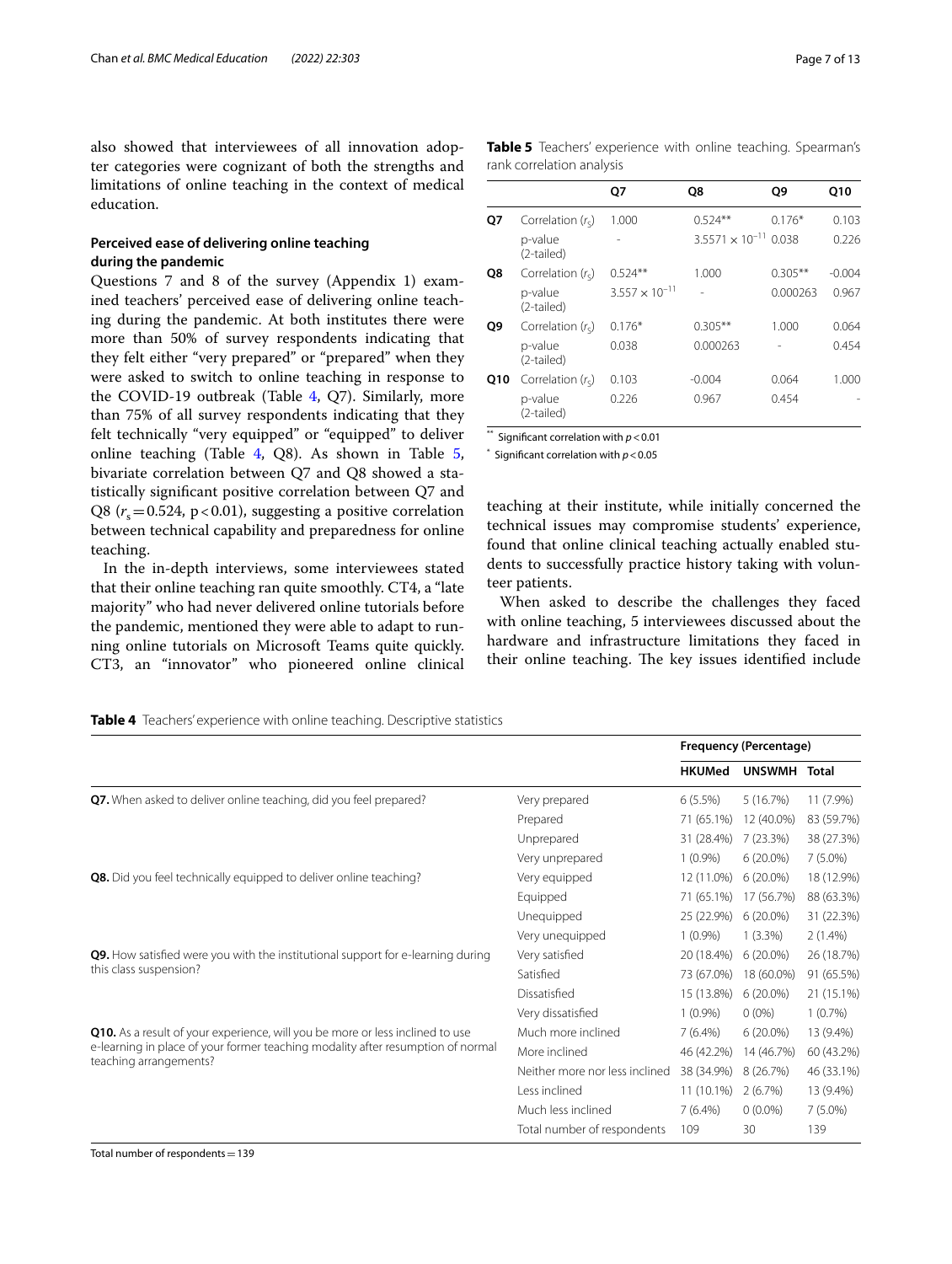inadequate devices, limited internet bandwidth and lack of access to quiet space. NT1 ("late majority") said it was difficult to find a quiet place outside the university campus. Whilst delivering a synchronous online lecture at home, NT1 experienced distractions from family members and neighbors, as well as the background noise on their students' end. NT4 ("early majority") mentioned that they only had access to limited equipment and a shared office in the campus, which were inadequate for their online teaching practice. As a result, NT4 resorted to recording online lectures and conducting online tutorials at home using their own devices. NT4 also mentioned their online teaching was sometimes interrupted by the limited internet bandwidth at home. When asked to suggest ways to improve teachers' online teaching experience, NT4 suggested that universities should provide dedicated quiet space for lecture video recording and conducting online teaching, while CT2 suggested that universities should provide audiovisual equipment loaning service for teachers who do not already have their own equipment.

In addition, 9 interviewees mentioned that they found online teaching itself and the preparation of online teaching resources very time-consuming and required additional efort. NT1 ("late majority") found recording a video lecture more difficult than delivering a face-toface lecture, because it was easy to make mistakes while recording a video lecture, which would lead to multiple rounds of re-recording. NT7 ("innovator") also shared similar sentiment, and they also felt that there is a lower tolerance for mistakes in pre-recorded lecture video compared to a synchronous or face-to-face lecture.

*"[People] are very conscious of the fact that it's being recorded. So, you know, a face-to-face is a little bit more forgiving, you say, 'Oh sorry, I've got that wrong!' you know, this is what it is; whereas rather than including all of those things in a pre-recorded lecture, people might say, 'oh, let's go back and do that again.'… people often tend to go back and restart, redo it again… So yeah, people tend to prepare diferently, if they know it's going to be recorded, compared to just turning up and delivering the faceto-face lecture…"*

*- NT7, interview transcript*

Overall, our fndings suggested that teachers' perceived ease of delivering online teaching depends on multiple internal and external factors. We found that individual teachers' technical capability was signifcantly correlated with their sense of preparedness to deliver online teaching. This was expected because according to the DoI theory, individuals who are more comfortable with technology tend to adopt innovation or new technology sooner [[10](#page-11-9), [11](#page-11-23), [13\]](#page-11-8). On the other hand, interviewees of various innovation adopter categories generally found online teaching and the preparation of online learning resources demand more time and effort, in comparison to the traditional face-to-face-only format. This sentiment is echoed by literatures about teachers' opinions on online teaching  $[46, 47]$  $[46, 47]$  $[46, 47]$  $[46, 47]$  $[46, 47]$ , and some argued that developing a course with blended learning would take 2 to 3 times longer than a similar course in face-to-face-only format [\[48,](#page-12-2) [49\]](#page-12-3). Some interviewees also mentioned that limited access to equipment and infrastructure was a key challenge in online teaching during the pandemic, and a small number of interviewees resorted to acquiring their own personal equipment to deliver online teaching at home. Overall, our fndings are consistent with literatures on the drivers and barriers to the adoption of online teaching in institutes, where time constraint, poor technological literacy, inadequate infrastructure, and limited equipment availability were identifed as barriers to adopting online teaching [\[9](#page-11-6), [10,](#page-11-9) [14](#page-11-10)[–17\]](#page-11-11).

# **Institutional support**

When asked to indicate their level of satisfaction with institutional support for online teaching, more than 80% of survey respondents indicated that they were "very satisfed" or "satisfed" with the institutional support during the pandemic (Table  $4$ , Q9). In addition, as shown in Table [5](#page-6-1), bivariate correlation indicates a statistically signifcant positive correlation between a teacher's perceived technical capability (Q8) and their level of satisfaction with institutional support (Q9),  $r_s = 0.305$ , p<0.01. This finding suggests that teachers who felt comfortable with technology were more likely to be satisfed with the institutional support they received; whereas the teachers who felt less comfortable with technology were less likely to fnd it satisfactory.

In the in-depth interviews, NT6 ("laggard"), who explicitly claimed to be uncomfortable with technology, mentioned that they could not learn much from the online training sessions ofered by their institute, and they only managed to become proficient at conducting online tutorials after several one-on-one training sessions. NT7 ("innovator") also observed a similar trend among their colleagues.

"The biggest challenge a lot of people had was feeling *really stressed and very anxious, because they just didn't have the experience with their technology. A lot of people caught up quite quickly, but I think a lot of people still are struggling and are still working towards getting that… It's not enough to rely on people taking up just the training opportunities, because often those training opportunities just not at a time*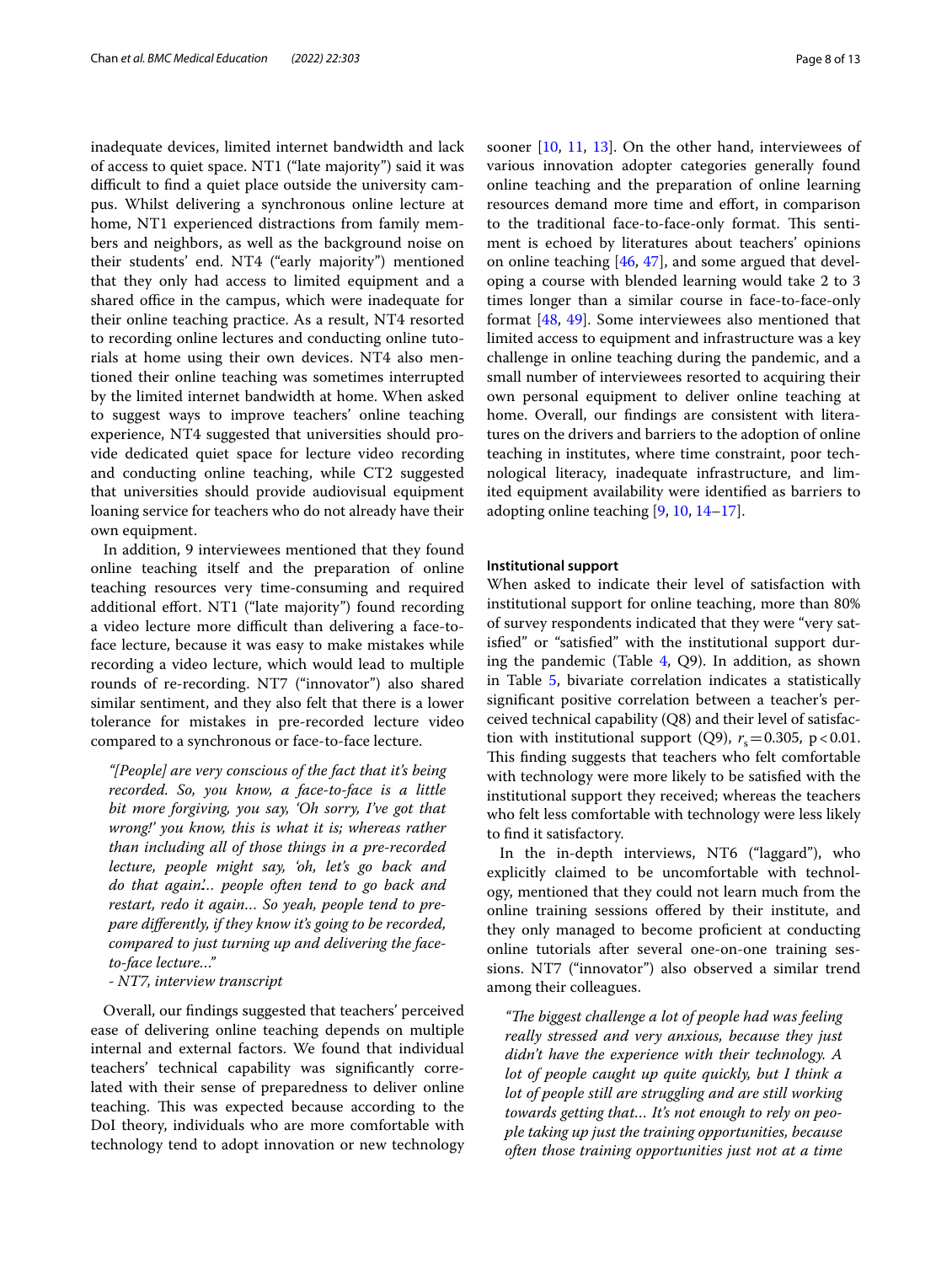*when they need it." - NT7, interview transcript*

In contrast, several interviewees mentioned they had to self-learn how to teach online independently. NT2 ("late majority") described their process of learning how to teach online as a "sink-or-swim situation". CT3 ("innovator") also described similar situation in when converting their clinical teaching to online delivery.

*"I pretty much started this [online clinical teaching] on my own, so there's no direction and initiative. There's no additional support. I basically arranged everything more or less single-handedly. And then, on the way we learned and we adapted and we asked for additional software and hardware support from the department. So, I mean, in those times early on in the pandemic, everything was a mess. And there were colleagues who were hoping this would be a transient phenomenon and we can probably catch up with the schedule once school resumes. But at that time, of course, we never... never completely knew or believed that it would drag on forever. So that took a while to become a pressing need." - CT3, interview transcript*

Several interviewees who were comfortable with technology also found that the information technology (IT) support staff in their institute could not advise them on how to apply diferent technology or software features in their teaching practice. CT3, a clinical academic who showed "innovator" traits, expressed that even though the IT team had some level of understanding about the hardware and software, they were not familiar with how each function can be applied in diferent pedagogical scenarios, especially for medical and healthcare education.

*"Even if the IT teams are there, they are not familiar with the functions and how it actually works out during diferent teaching and learning scenarios. […] So for example, the annotate function or the remote control function, I didn't know it was there until say two or three weeks after I started the sessions. So at the frst two sessions I didn't have these functions to use. But then I read and I found out all these adjunct functions on Zoom platform that's available, and I incorporated them to the teaching and found them particularly useful. So that is something that the tech support staff may not be able to help me with.*" *- CT3, interview transcript*

Furthermore, NT7 ("innovator") found it more helpful to discuss online teaching and educational technology with peers of their own disciplines, and they suggested that teachers who are more experienced with educational technology could mentor those who are less so. This sentiment is consistent with evidence in the literature, as it was reported that the community of practice model had signifcantly better impact in promoting the use of technology in teaching compared to the workshop model [[50,](#page-12-4) [51](#page-12-5)].

*"I think that having someone in your discipline is always more valuable because they speak the same language. And, you know, you can actually talk about solving the problem rather than trying to explain what you're trying to do frst." - NT7, interview transcript*

Overall, our fndings suggest that individuals of diferent innovator categories or diferent technological literacy have diferent requirements of institutional support. "Late majorities", "laggards" or teachers with low technological literacy generally need just-in-time IT support to get familiarized with the basics of online teaching (e.g. web conferencing), and this is consistent with another study arguing that just-in-time technical support is crucial for teachers with lower technological literacy [\[52](#page-12-6)]. Whereas for "innovators" who are exploring innovative ways of doing online teaching, IT support alone may not fully address their needs.

# **Acceptance of online teaching after the COVID‑19 pandemic**

Question 10 of the survey (Appendix 1) looked at teachers' inclination to adopt online teaching after the pandemic. As shown in Table [4](#page-6-0), more than 50% of all survey respondents indicated that they felt "much more inclined" or "more inclined" to adopt online teaching after the resumption of normal teaching arrangements, while 14.4% indicated they felt "much less inclined" or "less inclined". Bivariate correlation analysis showed no statistically signifcant correlation between question 10 and the other questions, indicating that in this study, teachers' inclination to adopt online teaching after the pandemic was not correlated with their level of satisfaction with institutional support during the pandemic (predominantly IT support, self-access resources or training workshops) and their perceived technical capability to deliver online teaching (Tables [4](#page-6-0) and [5](#page-6-1)). While TAM depicts a causal relationship between perceived ease of use and acceptance of technology  $[18, 19]$  $[18, 19]$  $[18, 19]$  $[18, 19]$ , the quantitative results do not substantiate such a relationship in this study.

When we asked the interviewees to describe their perspectives on possible teaching practices after the COVID-19 pandemic, many of them indicated their openness to keep delivering online teaching to various degrees, while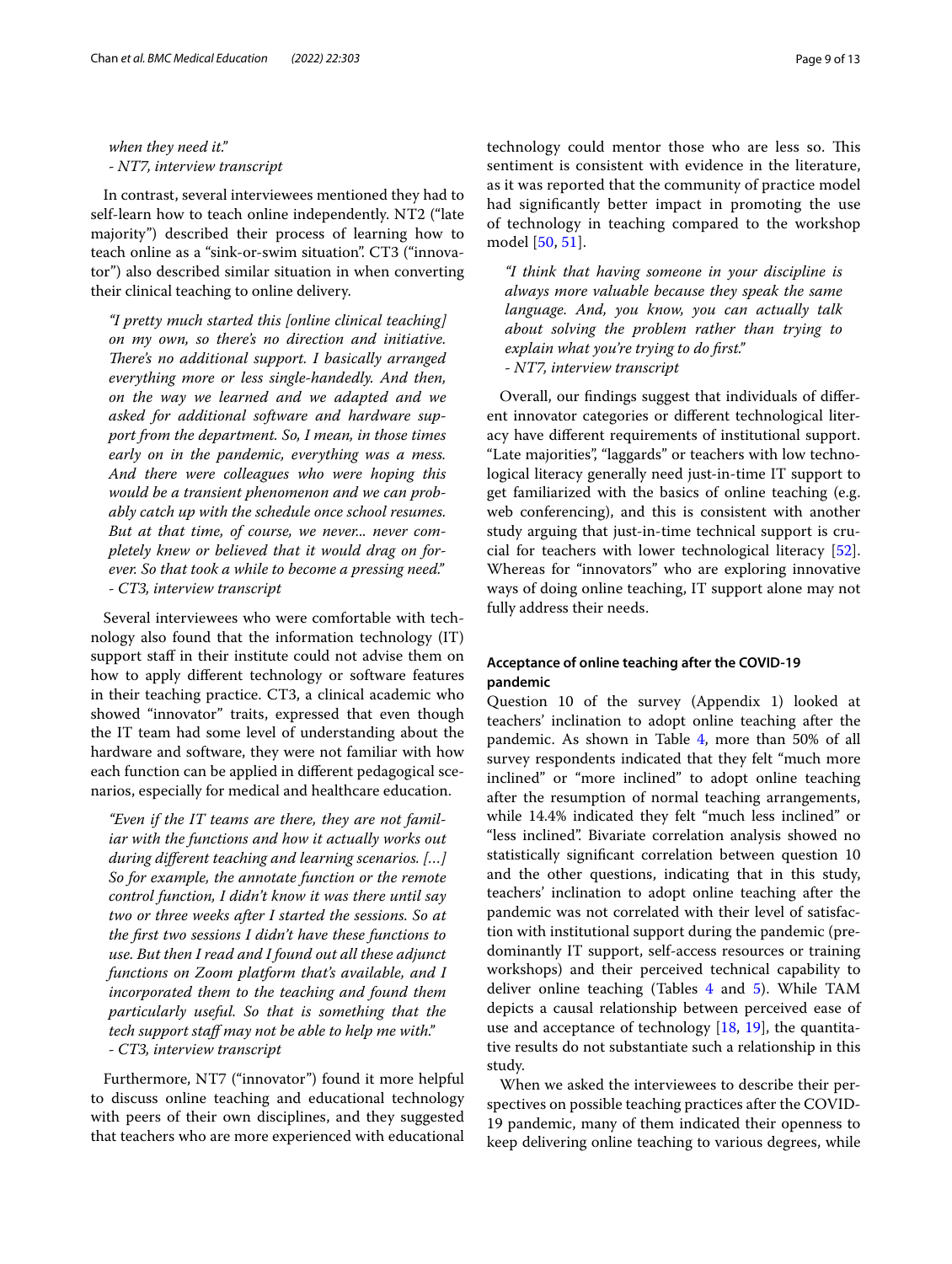resuming face-to-face delivery for some activities. CT4 ("late majority") mentioned while they enjoyed faceto-face interactions in class, having experienced online teaching during the pandemic, they felt online delivery could be useful for mitigating the geographical barriers for some of their students who live remotely. CT1 ("early majority"), CT4 ("late majority") and CT5 ("early adopter") explicitly mentioned they plan to make their lectures asynchronous, while having some online interactive classes to complement their asynchronous lectures.

*"And now that we've converted all our lectures virtually to an online format... instead of having like an hour-long or two-hour-long lecture, we've got it in smaller bites, which is easier for the students to just do in sections - that will stay... and I suppose COVID helped to keep that. But I think the university wanted that anyway. But what we may still do is keep this sort of online student support sessions, which would have been like an end of a lecture or during a lecture where students can ask questions, they can then still ask those questions and be involved in that. And whether we do the tutorials still online, it may be that we do some online, some face-to-face for the students that want to physically come in. But yeah, the practicals still get them faceto-face."*

*- CT5, interview transcript*

All clinical teachers generally agreed that it is imperative for physical examination skill training and bedside teaching to be delivered face-to-face. However, CT1 ("early majority") and CT3 ("innovator") perceived that online or digital technology could potentially enhance their face-to-face clinical teaching. CT1 and CT3 described that in bedside teaching before the pandemic, it was difficult to display a patient's medical history and/ or test results to their students, because there is only one hard copy of these materials but many students in the ward. They felt using digital devices and platforms can mitigate this problem. CT3 and CT6 ("innovators") also perceived the usefulness for some clinical teaching to be delivered fully online even after the pandemic, because the COVID-19 pandemic has increased the popularity of teleconsultation in day-to-day clinical practice. Such changes would drive the need to include teleconsultations skills in clinical curricula, which in turn will require medical and healthcare students to practice online consultation techniques.

*"I have a colleague in primary care… his remark in March [2020] was we've achieved in 10 weeks what would have taken more than 10 years, in terms of the uptake of telehealth… Everybody just fipped -* 

*they literally went from having a patient across the desk to having a patient on the screen, and it was essentially overnight."*

*- CT6, interview transcript*

However, some teachers remained resistant to online teaching. NT2 ("late majority") expressed openness to keeping lectures as asynchronous online videos, but they were cautious of delivering small-group tutorials online in non-emergency situations, because they thought their tutorials genuinely require seamless face-to-face discussion, and this was confounded in the online format during the pandemic. NT6 ("laggard") felt that online teaching during the pandemic was a necessary evil, and they were skeptical about having a substantial amount of teaching delivered online in non-emergency situations.

*"I would be very careful of moves to put a substantial amount of teaching online. I think the lesson I got from it is, it can be done, but it's not as good. You know, we had to do it this year, but it's not as good. I think the students struggled with it. I think they are very isolated because of it. I think*  as I said, as colleagues... as staff we got very iso*lated because of it. So I think... any moves to put substantial amounts of the syllabus online are not good. Small amounts, yes. But I think that the majority of our teaching needs to stay face-to-face. There's too much value in it to throw it out." - NT6, interview transcript*

Overall, based on the survey and in-depth interview data, we observed various levels of acceptance towards online teaching after the pandemic. Several interviewees (ranging from "innovator" to "late majority") felt that online deliver was efective for some of their teaching. Interviewees in the "innovator" and "early adopter" categories also described how they would build on their online teaching experience in the pandemic to implement blended learning in their own context. Two interviewees ("late majority" and "laggard") expressed resistance towards online teaching, because of their belief that online teaching is inferior to face-to-face teaching. In contrast, CT3 and CT6 ("innovators") argued that since the pandemic has transformed dayto-day medical practice, medical and healthcare students will need to develop online consultation skills, therefore some synchronous online teaching is still necessary; and this sentiment is also shared by other medical and healthcare education institutes [[53](#page-12-7)[–55](#page-12-8)].

While an individual's acceptance of technology is infuenced by perceived usefulness and perceived ease of use according to TAM [[18,](#page-11-12) [19](#page-11-13)], our fndings did not demonstrate a causal relationship between perceived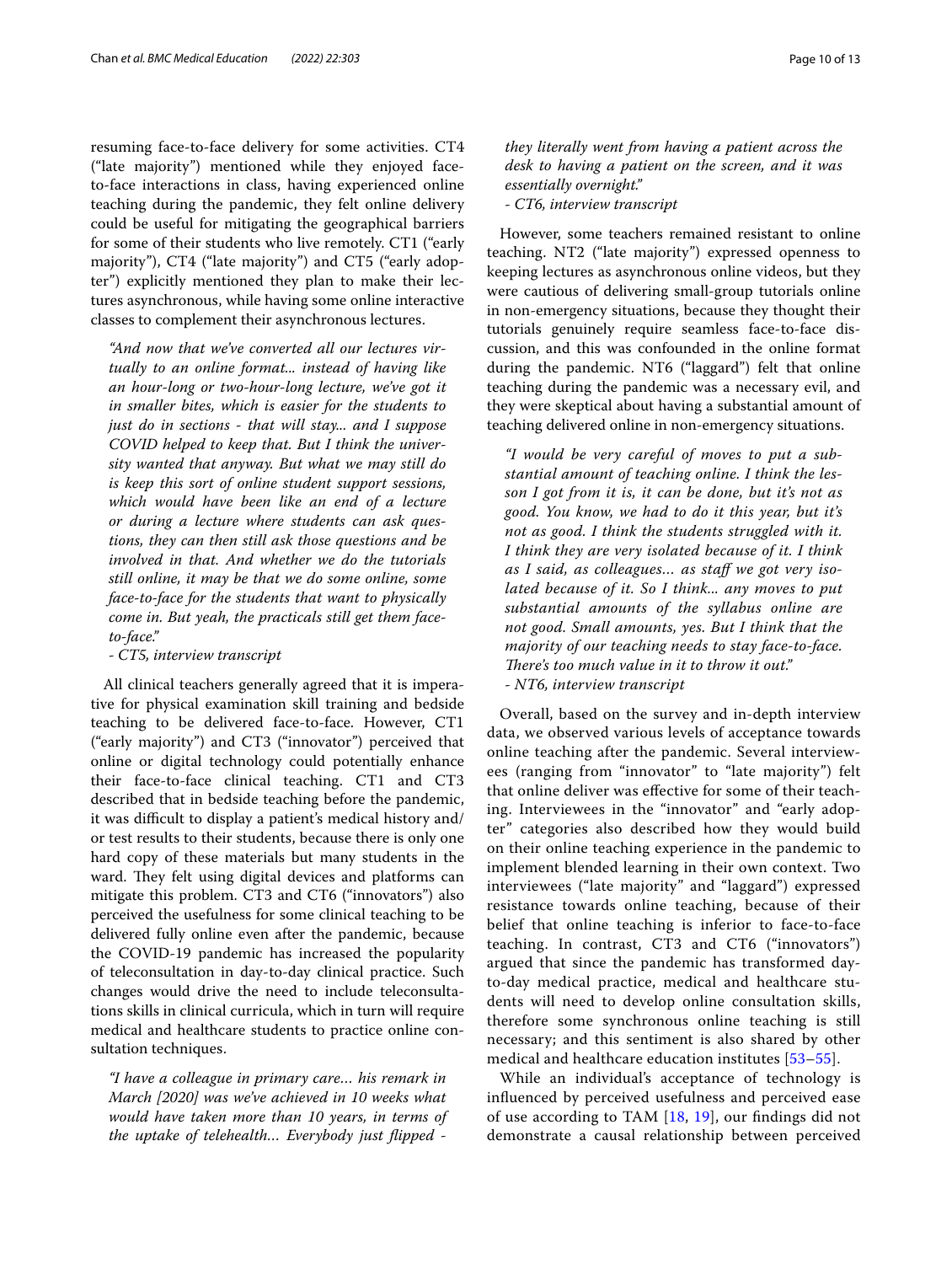ease of delivering online teaching and acceptance of online teaching after the pandemic. Instead, our fndings suggest that individual teachers' acceptance of online teaching in after the pandemic is infuenced by perceived usefulness of online teaching. On the other hand, a community of practice could allow teachers who are more experienced in online teaching to share their experience with those who are less so, and this may potentially shape the teacher community's perceived usefulness of online teaching and intention to adopt online teaching; as social infuence has been shown to infuence individuals' perceived usefulness and intention to adopt a technology [[56](#page-12-9)].

### **Strengths and limitations**

The strength of this study is the sequential mixed method design with online survey followed by individual in-depth interviews. The qualitative component of this study allowed us to learn about individual teachers' experience and perspectives in great depth, which is not aforded in online surveys collecting both quantitative data and open-ended responses. However, a major limitation of this study was the low approximate response rate of the online survey and small sample size for in-depth interviews. Also, all participants took part in this study on a voluntary basis, so that the voluntary response bias also prevented us from having a representative picture of teachers' experience with online teaching during the pandemic and their acceptance of online teaching after the pandemic at both institutes. Another limitation of this study was the lack of demographic details such as age and gender in the quantitative part of this study. For the qualitative part of this study, these details were not reported in this paper due to re-identifcation risk.

# **Conclusion**

This paper evaluated medical and healthcare teachers' experience in emergency remote teaching during the COVID-19 pandemic and their attitude towards online teaching after the pandemic. Overall, while the teachers at HKUMed and UNSWMH were adapting to online teaching, some had to learn the basics of online teaching, while others managed to develop innovative ways of online teaching. Teachers who participated in this study generally found it difficult to teach physical examination and practical skills entirely online. Interaction with students, lack of equipment, infrastructure and support, addition time and effort required for preparation were some of the key difficulties faced by teachers when delivering emergency remote teaching. Diferent teachers also have diferent needs for support based on their technological literacy, highlighting the need for institutes to be mindful of the diverse needs among diferent teachers.

Our fndings also suggest that teachers' acceptance of online teaching in non-emergency situation after the pandemic was likely to be infuenced by perceived usefulness of online teaching. While this study focused on teachers' experience, students' online learning experience remains an important element in understanding the impact of the COVID-19 pandemic on medical and health sciences education worldwide. Therefore, further studies on students' experience during the pandemic are warranted.

#### **Abbreviations**

COVID-19: Coronavirus disease 2019; DoI theory: Difusion of Innovations theory; HKU: The University of Hong Kong; HKUMed: Li Ka Shing Faculty of Medicine, The University of Hong Kong; IT: Information technology; TAM: Technology acceptance model; UNSW: The University of New South Wales; UNSWMH: Faculty of Medicine and Health, The University of New South Wales.

#### **Acknowledgements**

We thank all participants who took part in this study, as well as the administrative staff who facilitated the data collection. Special thanks to Dr Jack Tsao for consultation on methodology and providing feedback on early drafts of the manuscript.

#### **Authors' contributions**

EC, GTCW, MLK and JAT designed the study. EC collected the data. EC and MLK conducted the data analyses. EC drafted the manuscript. All authors interpreted the study results and provided feedback. All authors contributed to the revision of the manuscript and approved the fnal manuscript.

#### **Funding**

This research did not receive specifc grant from external bodies.

#### **Availability of data and materials**

The datasets generated and/or analyzed during the current study are not publicly available due to ethics limitations but are available from the corresponding author on reasonable request.

#### **Declarations**

#### **Ethics approval and consent to participate**

Ethics approvals were granted by the Human Research Ethics Committee, University of Hong Kong (EA2004016) and the Human Research Ethics Advisory Panel, University of New South Wales (HC200356). All procedures were conducted in accordance with relevant guidelines and regulations. Informed consent was obtained from all participants.

#### **Consent for publication**

Not applicable.

### **Competing interests**

AT, JAT, GMV and GTCW are in leadership positions within their institutions and may be perceived to have power or infuence towards the study participants. To mitigate this potential confict of interest, all in-depth interviews were organized and conducted by EC, who do not have any infuence towards the participants. All survey and interview transcripts were de-identifed by EC before sharing with other researchers in this study. Thematic analysis of the interview transcripts was conducted by EC and MLK.

#### **Author details**

<sup>1</sup> School of Clinical Medicine, The University of Hong Kong, Pokfulam, Hong Kong SAR, China. <sup>2</sup> Office of Medical Education, Faculty of Medicine & Health, The University of New South Wales, Sydney, NSW 2052, Australia. <sup>3</sup> School of Biomedical Sciences, The University of Hong Kong, Pokfulam, Hong Kong SAR, China. <sup>4</sup> School of Medical Sciences, Faculty of Medicine & Health, The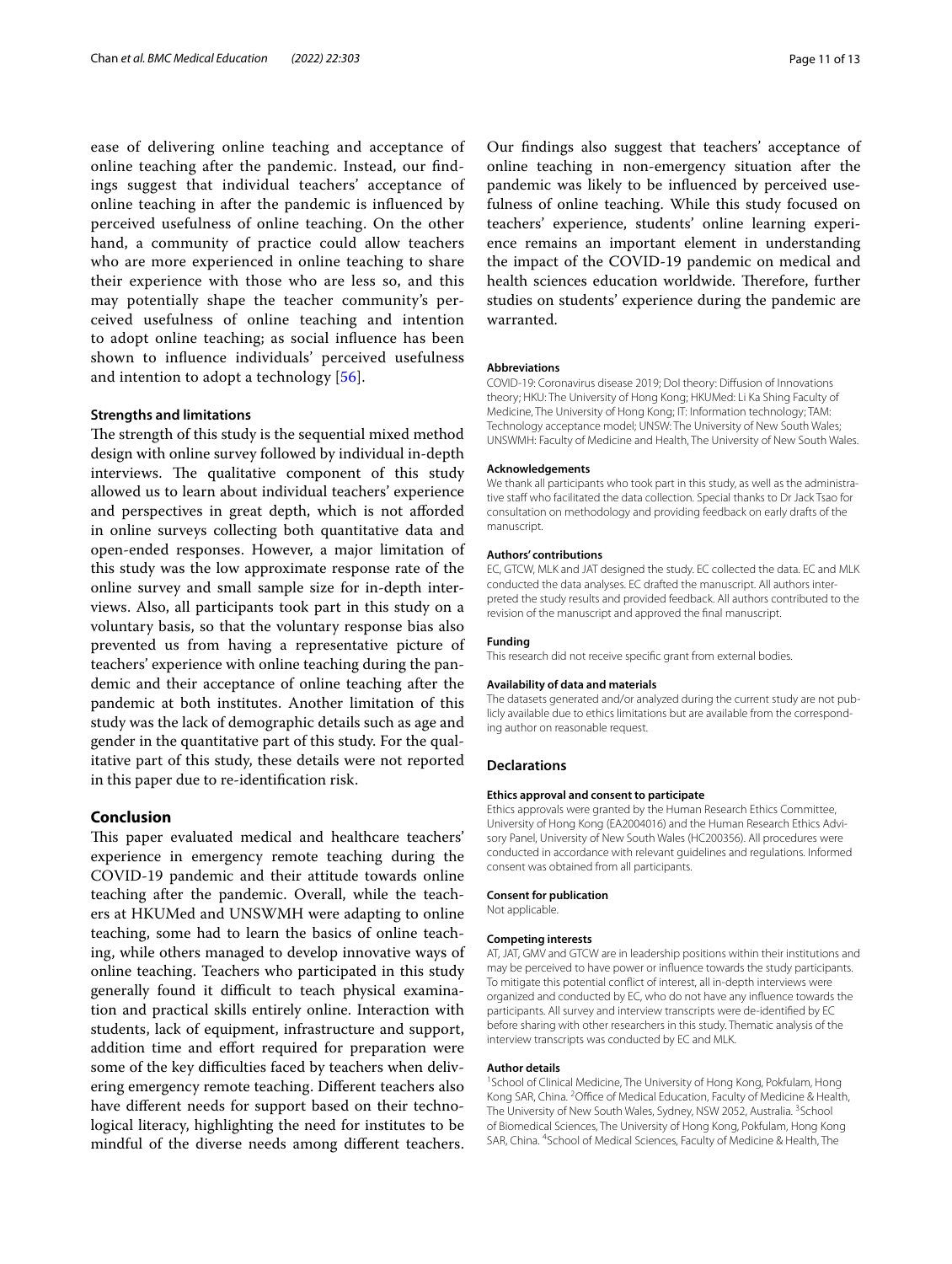University of New South Wales, Sydney, NSW 2052, Australia. <sup>5</sup>Department of Anaesthesiology, School of Clinical Medicine, The University of Hong Kong, Pokfulam, Hong Kong SAR, China.

# Received: 20 July 2021 Accepted: 12 April 2022

#### **References**

- <span id="page-11-0"></span>1. Crawford J, Butler-Henderson K, Rudolph J, Malkawi B, Glowatz M, Burton R, et al. COVID-19: 20 countries' higher education intra-period digital pedagogy responses. Journal of Applied Learning & Teaching. 2020;3(1):1–20.
- <span id="page-11-1"></span>2. Tsang ACO, Lee PPW, Chen JY, Leung GKK. From bedside to webside: a neurological clinical teaching experience. Med Educ. 2020;54(7):660.
- <span id="page-11-2"></span>3. Herbert C, Velan GM, Pryor WM, Kumar RK. A model for the use of blended learning in large group teaching sessions. BMC Med Educ. 2017;17(1):1–11.
- 4. Owston R, Lupshenyuk D, Wideman H. Lecture capture in large undergraduate classes: Student perceptions and academic performance. The Internet and Higher Education. 2011;14(4):262–8.
- <span id="page-11-3"></span>5. Thai T, Polly P. Exploring the usefulness of adaptive elearning laboratory environments in teaching medical science. In: ElAtia S, Ipperciel D, Zaiane O, editors. Data Mining and Learning Analytics: Applications in Educational Research. Somerset: John Wiley & Sons; 2016. p. 139–55.
- <span id="page-11-4"></span>6. Garrison DR, Vaughan ND. Blended learning in higher education: Framework, principles, and guidelines. San Francisco: Jossey-Bass; 2008.
- 7. Dziuban C, Graham CR, Moskal PD, Norberg A, Sicilia N. Blended learning: the new normal and emerging technologies. Int J Educ Technol High Educ. 2018;15(1):1–16.
- <span id="page-11-5"></span>8. Norberg A, Dziuban CD, Moskal PD. A time‐based blended learning model. On the Horizon. 2011.
- <span id="page-11-6"></span>9. Humbert M. Adoption of blended learning by faculty. In: McCuddy MK, editor. The challenges of educating people to lead in a challenging world. Dordrecht: Springer; 2007. p. 423–36.
- <span id="page-11-9"></span>10. Porter WW, Graham CR. Institutional drivers and barriers to faculty adoption of blended learning in higher education. Br J Edu Technol. 2016;47(4):748–62.
- <span id="page-11-23"></span>11. Porter WW, Graham CR, Bodily RG, Sandberg DS. A qualitative analysis of institutional drivers and barriers to blended learning adoption in higher education. The Internet and Higher Education. 2016;28:17–27.
- <span id="page-11-7"></span>12. Porter WW, Graham CR, Spring KA, Welch KR. Blended learning in higher education: Institutional adoption and implementation. Comput Educ. 2014;75:185–95.
- <span id="page-11-8"></span>13. Rogers EM. Difusion of innovations. New York: The Free Press; 2010.
- <span id="page-11-10"></span>14. Beggs TA. Infuences and Barriers to the Adoption of Instructional Technology. Mid-South Instructional Technology Conference. 2000.
- 15. O'Doherty D, Dromey M, Lougheed J, Hannigan A, Last J, McGrath D. Barriers and solutions to online learning in medical education–an integrative review. BMC Med Educ. 2018;18(1):1–11.
- 16. Oliveira G, Grenha Teixeira J, Torres A, Morais C. An exploratory study on the emergency remote education experience of higher education students and teachers during the COVID-19 pandemic. Br J Edu Technol. 2021;52(4):1357–76.
- <span id="page-11-11"></span>17. Lassoued Z, Alhendawi M, Bashitialshaaer R. An Exploratory Study of the Obstacles for Achieving Quality in Distance Learning during the COVID-19 Pandemic. Education Sciences. 2020;10(9):232.
- <span id="page-11-12"></span>18. Davis FD. Perceived usefulness, perceived ease of use, and user acceptance of information technology. MIS Quarterly. 1989:319–40.
- <span id="page-11-13"></span>19. Davis FD, Bagozzi R, Warshaw PR. User Acceptance of Computer Technology: A Comparison of Two Theoretical Models. Manage Sci. 1989;35:982–1003.
- <span id="page-11-14"></span>20. Scherer R, Siddiq F, Tondeur J. The technology acceptance model (TAM): A meta-analytic structural equation modeling approach to explaining teachers' adoption of digital technology in education. Comput Educ. 2019;128:13–35.
- <span id="page-11-15"></span>21. Mazman Akar SG. Does it matter being innovative: Teachers' technology acceptance. Educ Inf Technol. 2019;24(6):3415–32.
- <span id="page-11-16"></span>22. Bond M. Schools and emergency remote education during the COVID-19 pandemic: A living rapid systematic review. Asian Journal of Distance Education. 2020;15(2):191–247.
- <span id="page-11-17"></span>23. Bruns C, Herrmann T, Böckmann-Barthel M, Rothkötter H-J, Bernarding J, Plaumann M. IT support in emergency remote teaching in response to COVID-19. GMS Journal for Medical Education. 2021;38(1).
- <span id="page-11-18"></span>24. Hodges CB, Moore S, Lockee BB, Trust T, Bond MA. The diference between emergency remote teaching and online learning. EDUCAUSE Review. Boulder: EDUCAUSE; 2020 [cited 2022 April 5]. Available from: [https://er.educause.edu/articles/2020/3/the-diference-between-emerg](https://er.educause.edu/articles/2020/3/the-difference-between-emergency-remote-teaching-and-online-learning) [ency-remote-teaching-and-online-learning.](https://er.educause.edu/articles/2020/3/the-difference-between-emergency-remote-teaching-and-online-learning)
- <span id="page-11-19"></span>25. Khong ML, Chan E, Tanner JA, Lee PPW, Wong G. COVID-19–A Covert Catalyst for Pedagogical Stocktake and Transformation: Perspectives of a Global Hub. MedEdPublish. 2020;9(1):212.
- <span id="page-11-32"></span>26. Tsang ACO, Shih KC, Chen JY. Clinical skills education at the bed-side, web-side and lab-side. Med Educ. 2021;55(1):112–4.
- 27. Torda AJ, Velan G, Perkovic V. The impact of the COVID-19 pandemic on medical education. Medical Journal of Australia. 2020;14(1).
- 28. Wilcha R-J. Efectiveness of virtual medical teaching during the COVID-19 crisis: systematic review. JMIR Medical Education. 2020;6(2):e20963.
- <span id="page-11-20"></span>29. Gordon M, Patricio M, Horne L, Muston A, Alston SR, Pammi M, et al. Developments in medical education in response to the COVID-19 pandemic: a rapid BEME systematic review: BEME Guide No. 63. Medical Teacher. 2020;42(11):1202–15.
- <span id="page-11-21"></span>30. Pather N, Blyth P, Chapman JA, Dayal MR, Flack NA, Fogg QA, et al. Forced disruption of anatomy education in Australia and New Zealand: An acute response to the Covid-19 pandemic. Anat Sci Educ. 2020;13(3):284–300.
- <span id="page-11-22"></span>31. Creswell JW. Designing and conducting mixed methods research. In: Plano Clark VL, editor. Third. edition. Thousand Oaks, California: SAGE; 2018. p. 2014.
- <span id="page-11-24"></span>32. Khalil R, Mansour AE, Fadda WA, Almisnid K, Aldamegh M, Al-Nafeesah A, et al. The sudden transition to synchronized online learning during the COVID-19 pandemic in Saudi Arabia: a qualitative study exploring medical students' perspectives. BMC Med Educ. 2020;20(1):1–10.
- <span id="page-11-25"></span>33. Kim JW, Myung SJ, Yoon HB, Moon SH, Ryu H, Yim J-J. How medical education survives and evolves during COVID-19: our experience and future direction. PLOS ONE. 2020;15(12):e0243958.
- <span id="page-11-26"></span>34. Venkatesh V, Davis FD. A Theoretical Extension of the Technology Acceptance Model: Four Longitudinal Field Studies. Manage Sci. 2000;46(2):186–204.
- <span id="page-11-27"></span>35. Leung HTT, Bruce H, Korszun A. To see or not to see: Should medical educators require students to turn on cameras in online teaching. Med Teach. 2021;43(9):1099.
- <span id="page-11-28"></span>36. Bączek M, Zagańczyk-Bączek M, Szpringer M, Jaroszyński A, Wożakowska-Kapłon B. Students' perception of online learning during the COVID-19 pandemic: a survey study of Polish medical students. Medicine. 2021;100(7).
- <span id="page-11-29"></span>37. Loda T, Löffler T, Erschens R, Zipfel S, Herrmann-Werner A. Medical education in times of COVID-19: German students' expectations–A crosssectional study. PLOS ONE. 2020;15(11):e0241660.
- <span id="page-11-30"></span>38. Kaup S, Jain R, Shivalli S, Pandey S, Kaup S. Sustaining academics during COVID-19 pandemic: the role of online teaching-learning. Indian J Ophthalmol. 2020;68(6):1220.
- <span id="page-11-31"></span>39. Sandars J, Correia R, Dankbaar M, de Jong P, Goh PS, Hege I, et al. Twelve tips for rapidly migrating to online learning during the COVID-19 pandemic. MedEdPublish. 2020;9(82):82.
- <span id="page-11-33"></span>40. Ganesananthan S, Li C, Donnir A, Anthony A, Woo T, Zielinska AP, et al. Changing student perception of an online integrated structured clinical examination during the COVID-19 pandemic. Adv Med Educ Pract. 2021;12:887.
- 41. Shih KC, Chan JCH, Chen JY, Lai JSM. Ophthalmic clinical skills teaching in the time of COVID-19: a crisis and opportunity. Med Educ. 2020;54(7):663–4.
- 42. Wilson I, Shankar PR. The COVID-19 pandemic and undergraduate medical student teaching/learning and assessment. MedEdPublish. 2021;10.
- 43. Hopwood J, Myers G, Sturrock A. Twelve tips for conducting a virtual OSCE. Med Teach. 2021;43(6):633–6.
- 44. Blythe J, Patel NS, Spiring W, Easton G, Evans D, Meskevicius-Sadler E, et al. Undertaking a high stakes virtual OSCE ("VOSCE") during Covid-19. BMC Med Educ. 2021;21(1):1–7.
- <span id="page-11-34"></span>45. Parisi MCR, Frutuoso L, Benevides SSN, Barreira NHM, Silva JLG, Pereira MC, et al. The challenges and benefts of online teaching about diabetes during the COVID-19 pandemic. Diabetes & Metabolic Syndrome. 2020;14(4):575.